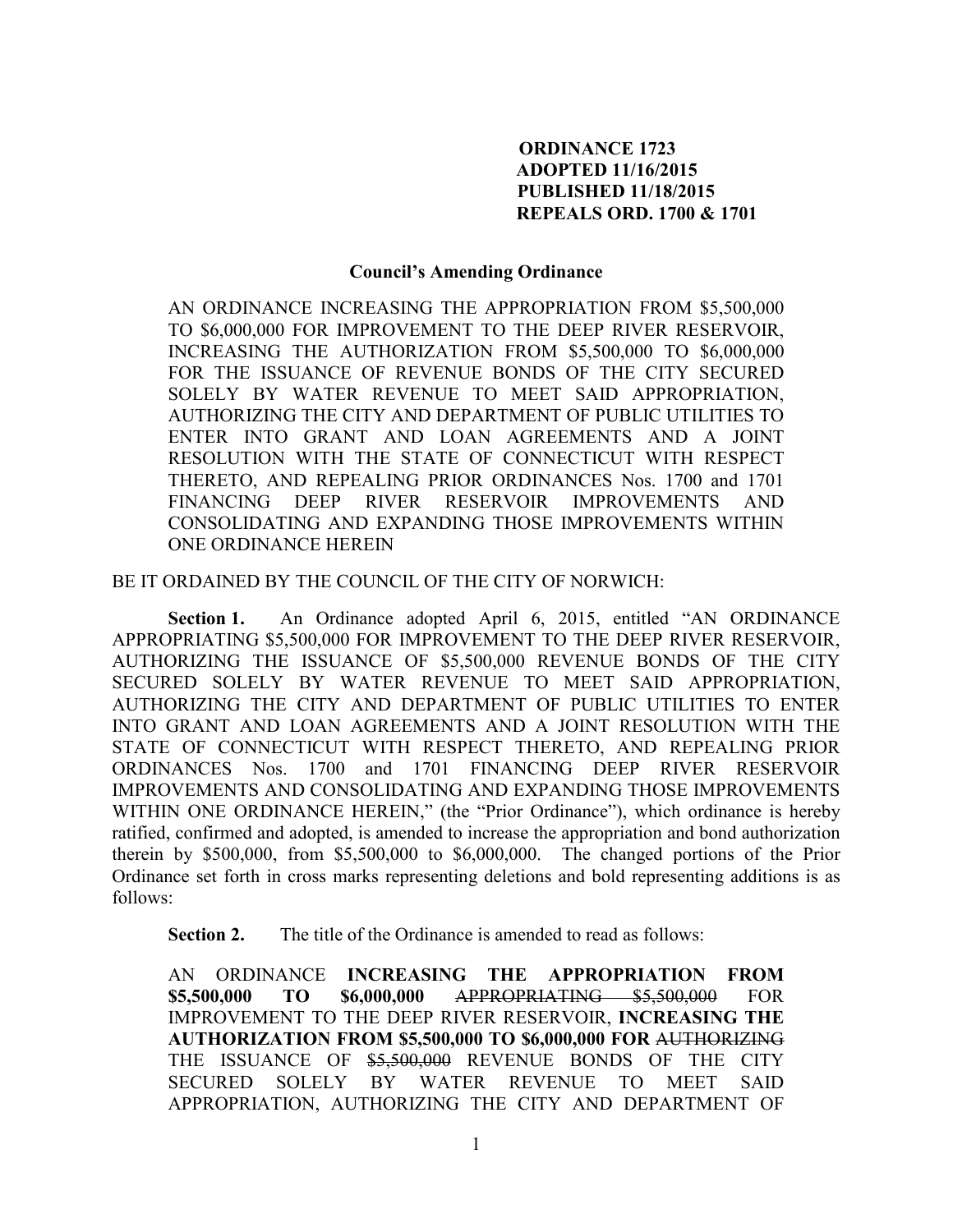PUBLIC UTILITIES TO ENTER INTO GRANT AND LOAN AGREEMENTS AND A JOINT RESOLUTION WITH THE STATE OF CONNECTICUT WITH RESPECT THERETO, AND REPEALING PRIOR ORDINANCES Nos. 1700 and 1701 FINANCING DEEP RIVER RESERVOIR IMPROVEMENTS AND CONSOLIDATING AND EXPANDING THOSE IMPROVEMENTS WITHIN ONE ORDINANCE HEREIN

 **Section 3.** The first sentence of Section 1 of the Prior Ordinance is amended to read as follows:

"Section 1. The sum of **\$6,000,000** \$5,500,000 is appropriated for the planning, acquisition and construction of the improvements to the Deep River Reservoir and water delivery structures associated therewith (the "Project")."

**Section 4.** Section 2 of the Prior Ordinance is amended to read as follows:

"Section 2. The estimated useful life of the Project is thirty years. The total estimated cost of the Project is **\$6,000,000** \$5,500,000. **\$878,199.36** \$805,0l6.06 of the total Project cost is estimated to be grant funded, and **\$5,121,800.64** \$4,694,983.94 financed by or through the State of Connecticut pursuant to its Clean Water Fund Program (as hereinafter defined), through a subsidized interest loan. The Project is a general benefit to the City of Norwich and its general governmental purposes."

 **Section 5.** Subsection (iv) [third sentence] and (vi) of Section 3 of the Prior Ordinance are amended to read as follows:

"(iv) . . . .The City may issue Clean Water Fund Obligations in one or more series and in such denominations as the Issuer Officials shall determine, provided that the total of all such Clean Water Fund Obligations, bonds and notes issued and appropriation expended pursuant to this ordinance shall not exceed **\$6,000,000** \$5,500,000. . . ."

"(vi) any combination of bonds, temporary notes, notes, or obligations as set forth in the preceding subsections may be issued, provided that the total, aggregate principal amount thereof outstanding, and including the amount of grant funding obtained pursuant to a Project Grant and Project Loan Agreement, at any time shall not exceed **\$6,000,000** \$5,500,000."

**Section 6.** The amount of \$6,000,000 is substituted for the amount \$5,500,000 in the Prior Ordinance unless otherwise provided herein.

**Section 7.** The City Clerk shall cause an ordinance incorporating all amendments into one complete text to be prepared, labeled "As Amended" at the top, and filed with the minutes of the Meeting at which the Amending Ordinance is adopted.

 **Section 8.** This Amending Ordinance shall be effective upon adoption by the City Council and its approval by the Board.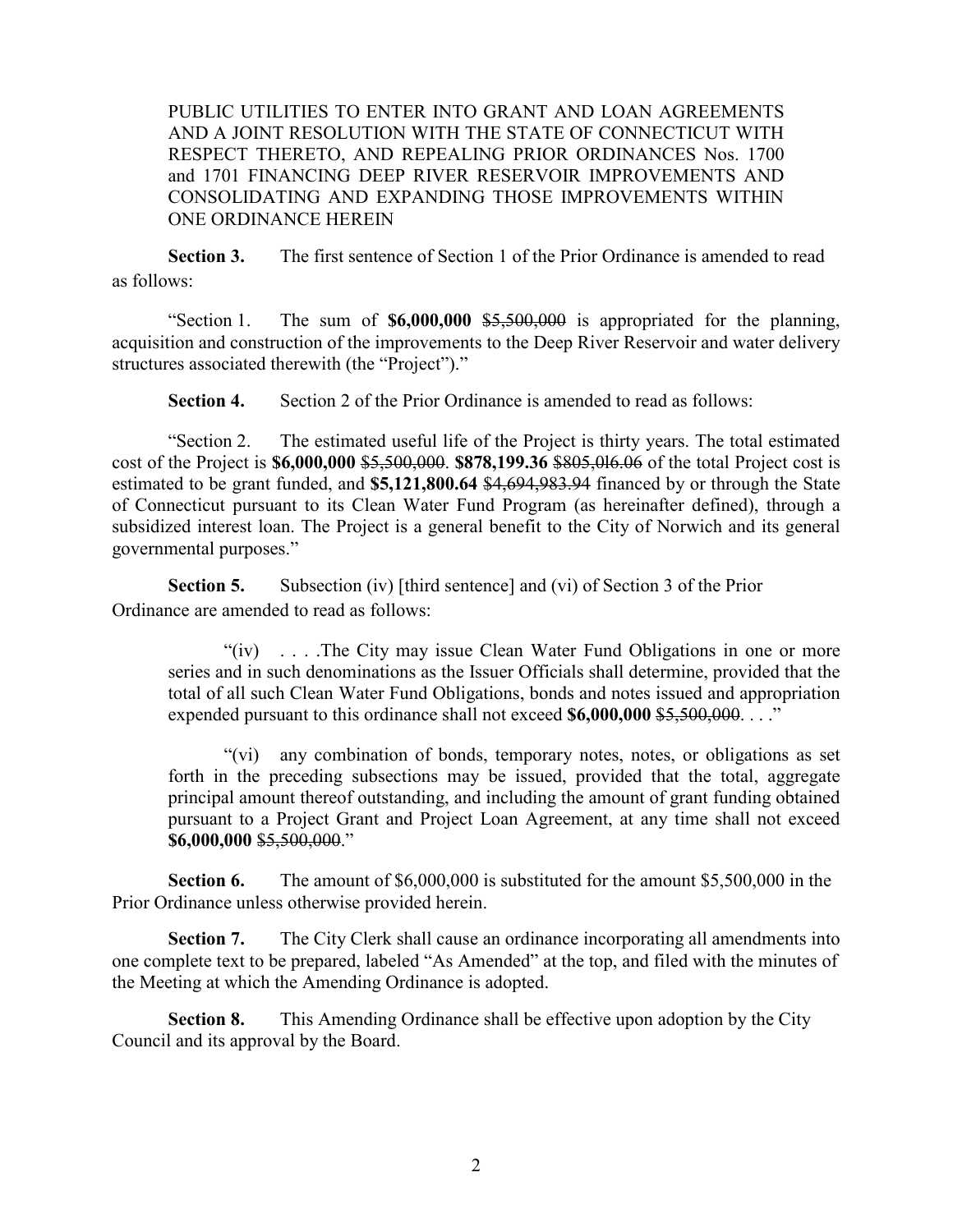## **AS AMENDED**

AN ORDINANCE APPROPRIATING \$6,000,000 FOR IMPROVEMENT TO THE DEEP RIVER RESERVOIR, AUTHORIZING THE ISSUANCE OF \$6,000,000 REVENUE BONDS OF THE CITY SECURED SOLELY BY WATER REVENUE TO MEET SAID APPROPRIATION, AUTHORIZING THE CITY AND DEPARTMENT OF PUBLIC UTILITIES TO ENTER INTO GRANT AND LOAN AGREEMENTS AND A JOINT RESOLUTION WITH THE STATE OF CONNECTICUT WITH RESPECT THERETO, AND REPEALING PRIOR ORDINANCES Nos. 1700 and 1701 FINANCING DEEP RIVER RESERVOIR IMPROVEMENTS AND CONSOLIDATING AND EXPANDING THOSE IMPROVEMENTS WITHIN ONE ORDINANCE HEREIN

## BE IT ORDAINED BY THE COUNCIL OF THE CITY OF NORWICH:

**Section 1.** The sum of \$6,000,000 is appropriated for the planning, acquisition and construction of the improvements to the Deep River Reservoir and water delivery structures associated therewith (the "Project"). The Project shall include but not be limited to rehabilitation, repair or replacement of all or any portions of the existing transmission main, and pump, drive and tank storage systems, site work, easements, land acquisition, under drain system, flow control meters and valves, rapid mix tank, piping, meters, water delivery infrastructure, environmental remediation, related and appurtenant improvements, or so much thereof, or such additional improvements as may be accomplished within said appropriation provided herein, and including administration, advertising, printing, legal, and financing costs (hereafter the "Project") as shall be determined by the Norwich Department of Public Utilities (the "Department"). Said appropriation shall be inclusive of state and federal grants in aid thereof. The Department is authorized to enter into contracts, expend the appropriation and implement the Project herein authorized.

**Section 2.** The estimated useful life of the Project is thirty years. The total estimated cost of the Project is \$6,000,000. \$878,199.36 of the total Project cost is estimated to be grant funded, and \$5,121,800.64 financed by or through the State of Connecticut pursuant to its Clean Water Fund Program (as hereinafter defined), through a subsidized interest loan. The Project is a general benefit to the City of Norwich and its general governmental purposes.

**Section 3.** To meet said appropriation:

(i) bonds of the City or so much thereof as shall be necessary for such purpose, shall be issued, maturing not later than the thirtieth (or such longer term as may be authorized) year after their date. Said bonds may be issued in one or more series as determined by the City Manager, the Comptroller - acting on behalf of the City herein and General Manager City of Norwich Department of Public Utilities - acting on behalf of the Department and the Board of Public Utilities Commissioners (hereafter the "Board") herein - (the "Issuer Officials") and the amount of bonds of each series to be issued shall be fixed by the Issuer Officials in the amount necessary to meet the Issuer's share of the cost of the Project determined after considering the estimated amount of the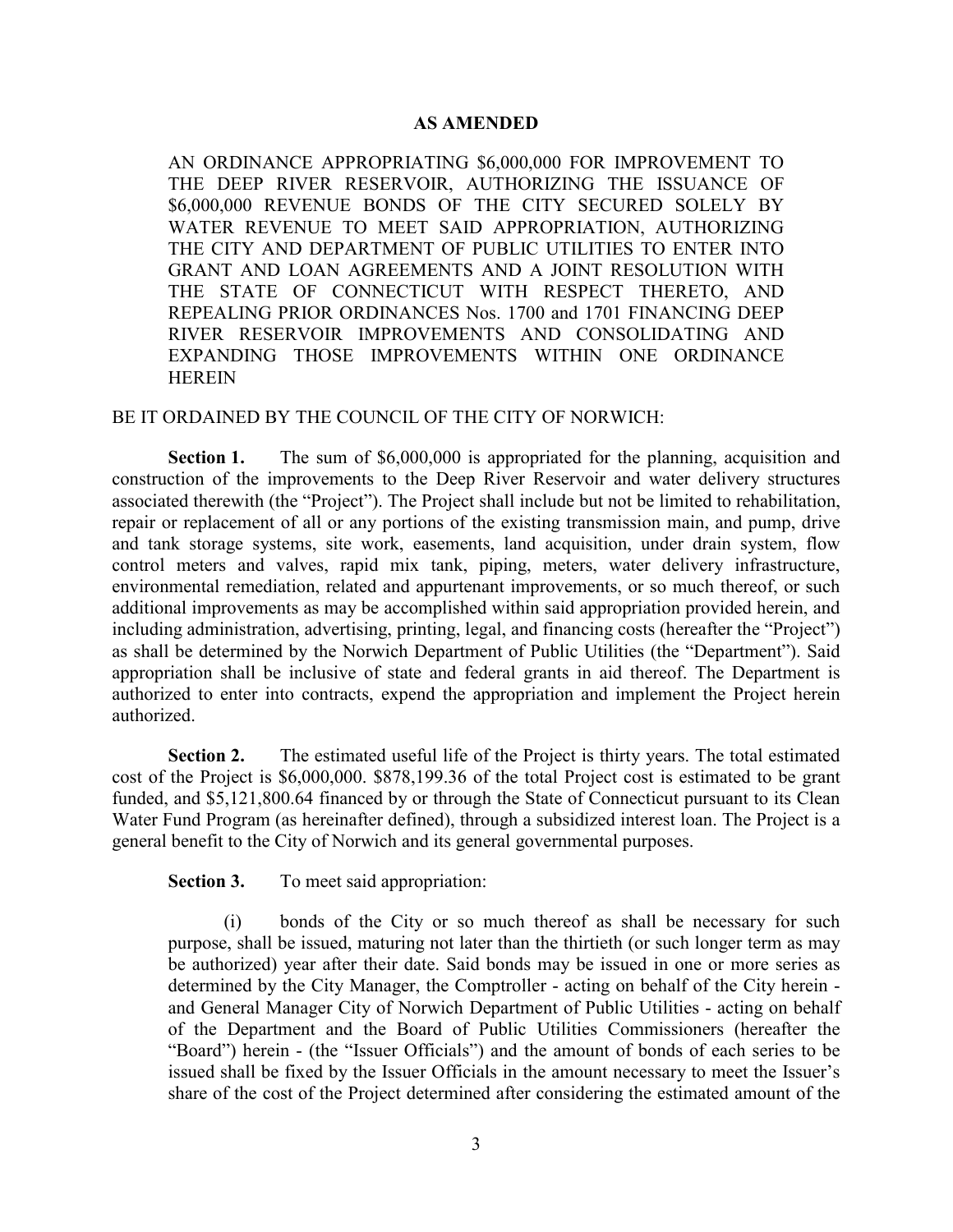State and Federal grants-in-aid of the Project, or the actual amount thereof if this be ascertainable, and the anticipated times of the receipt of the proceeds thereof, provided that the total amount of bonds to be issued shall not be less than an amount which will provide funds sufficient with other funds available for such purpose to pay the principal of and the interest on all temporary borrowings in anticipation of the receipt of the proceeds of said bonds outstanding at the time of the issuance thereof, and to pay for the administrative, printing and legal costs of issuing the bonds. The bonds shall be in the denomination of \$1,000 or a whole multiple thereof, or, be combined with other bonds of the Issuer and such combined issue shall be in the denomination per aggregate maturity of \$1,000 or a whole multiple thereof, be issued in bearer form or in fully registered form, be executed in the name and on behalf of the City by the facsimile or manual signatures of the Issuer Officials bear the City seal or a facsimile thereof, be certified by a bank or trust company designated by the Issuer Officials, which bank or trust company may be designated the registrar and transfer agent, be payable at a bank or trust company designated by the Issuer Officials and be approved as to their legality by Bond Counsel. They shall bear such rate or rates of interest as shall be determined by the Issuer Officials. The issuance of such bonds in one or more series, the aggregate principal amount of bonds to be issued, the annual installments of principal, redemption provisions, if any, the date, time of issue and sale and other terms, details and particulars of such bonds shall be determined by the Issuer Officials, in accordance with the Joint Resolution. In the case of Parity Indebtedness as defined in the Joint Resolution between the City of Norwich and the Board (as hereinafter defined as the "Joint Resolution"), the Issuer Officials, shall also determine the revenues and property to be pledged for payment of such Parity Indebtedness; or

(ii) temporary notes of the City may be issued in one or more series pursuant to Section 7-244a of the General Statutes of Connecticut, as amended. The amount of such notes to be issued, if any, shall be determined by the Issuer Officials, and they are hereby authorized to determine the date, maturity, interest rate, form and other details and particulars of such notes, and to sell, execute and deliver the same; or

(iii) Intentionally left blank; or

(iv) interim funding obligations and project loan obligations or any other obligations of the City (hereinafter "Clean Water Fund Obligations") evidencing an obligation to repay any portion of the costs of the Project determined by the State of Connecticut Department of Environmental Protection, Public Health or other department as applicable to be eligible for funding under Section 22a-475 et seq. of the Connecticut General Statutes, as the same may be amended from time to time (the "Clean Water Fund Program"). The General Manager City of Norwich Department of Public Utilities is authorized in the name and on behalf of the City and the Board to apply for and accept any and all Federal and State loans and/or grants-in-aid of the Project and is further authorized to expend said funds in accordance with the terms hereof and in connection therewith to contract in the name of the Department with engineers, contractors and others. The City may issue Clean Water Fund Obligations in one or more series and in such denominations as the Issuer Officials shall determine, provided that the total of all such Clean Water Fund Obligations, bonds and notes issued and appropriation expended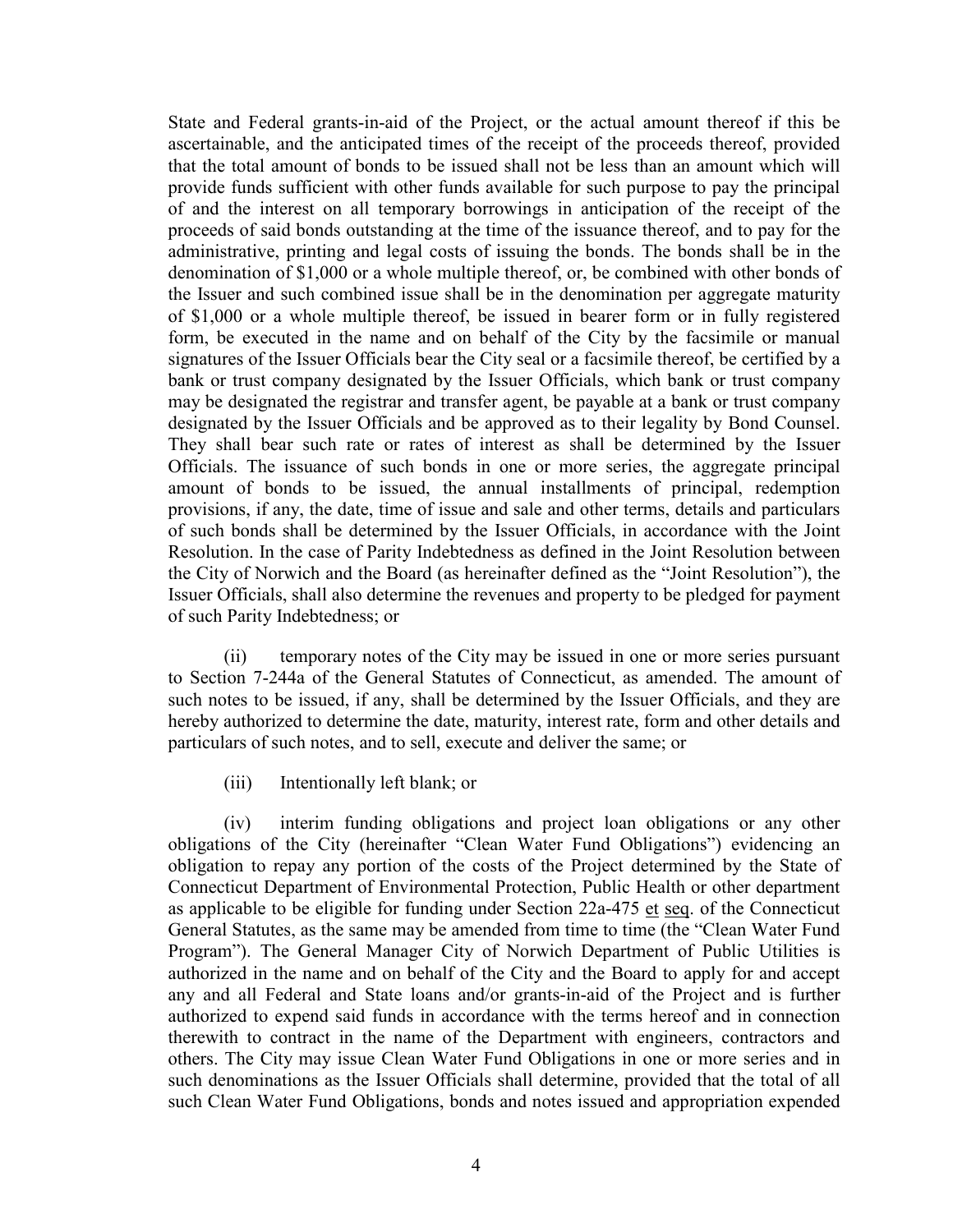pursuant to this ordinance shall not exceed \$6,000,000. The Issuer Officials are hereby authorized to determine the amount, date, maturity, interest rate, form and other details and particulars of such interim funding obligations and project loan obligations, subject to the provisions of the Clean Water Fund Program, and to execute and deliver the same. Clean Water Fund Obligations shall be secured solely from a pledge of water system revenues; or

(v) promissory notes, bonds or other obligations made payable to the United States of America to meet any portion of the costs of the Project determined by the federal government, including acting through the Rural Utility Service of the United States Department of Agriculture ("USDA") or other federal program or agency, to be eligible for loan and/or grant monies; or

(vi) any combination of bonds, temporary notes, notes, or obligations as set forth in the preceding subsections may be issued, provided that the total, aggregate principal amount thereof outstanding, and including the amount of grant funding obtained pursuant to a Project Grant and Project Loan Agreement, at any time shall not exceed \$6,000,000.

(vii) Bonds, temporary notes, or water assessment notes, Clean Water Fund Obligations and federal obligations all as set forth in section 3 are hereafter referred to as "Bonds." The Bonds shall be water revenue bonds of the City, the payment of principal and interest on which shall be secured solely by revenues derived from the operation of the water system, including use charges, connection charges, benefit assessments or any combination thereof, investment income derived there from, or other property of the water system or revenue derived from the operation of the water system in accordance with the Joint Resolution. Each of the Bonds shall recite to the effect that every requirement of law relating to its issue has been duly complied with, that such Bond is within every debt and other limit prescribed by law, that such Bond does not constitute a general obligation of the City for which its full faith and credit is pledged, and that such Bond is payable solely from revenues, assessments, charges or property of the water system specifically pledged therefore.

(viii) The bonds authorized to be issued by section 3 shall be, issued and secured pursuant to the Joint Resolution approved by the City Council on August 7, 2000, and the Board on July 17, 2000, as amended, and as supplemented by various supplemental Resolutions adopted pursuant to the Joint Resolution, and which is hereby ratified, confirmed and approved in its entirety, including without limitation, the rate and revenue covenants therein. The Board irrevocably agrees to comply with the provisions of the Joint Resolution, including Supplemental Resolutions, including but not limited to: to set, establish and collect and maintain rates and revenue as necessary to continually comply with the terms, conditions and covenants of the General Resolution. The City irrevocably agrees to comply with the provisions of the General Resolution. In order to implement the provisions of the Joint Resolution the City and the Board may enter into an indenture of trust with a bank and trust company which indenture may contain provisions customarily included in revenue bond financings, including provisions of a similar nature to those in the Joint Resolution and which are necessary, convenient or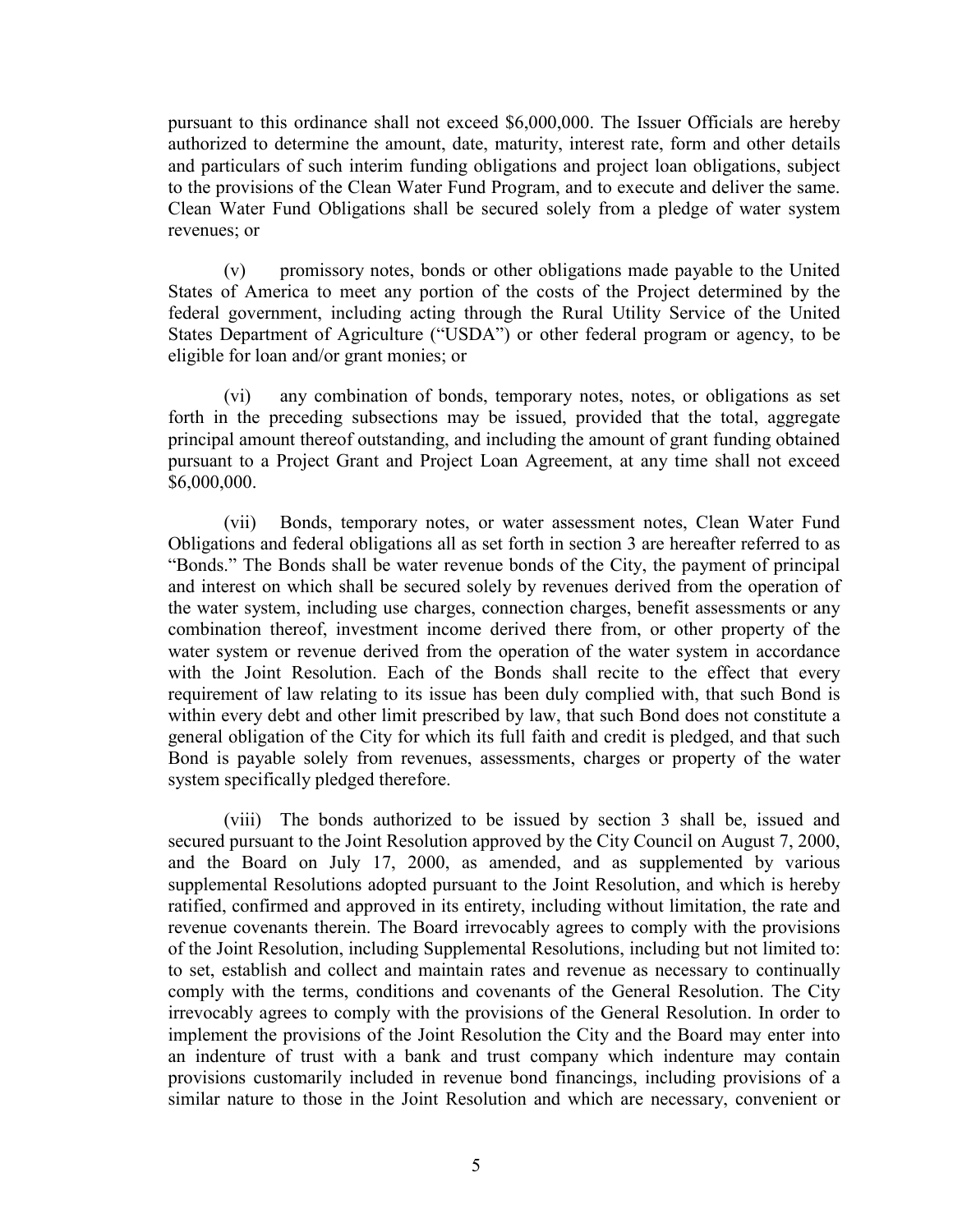advisable in connection with the issuance of the Bonds and their marketability. The Issuer Officials are hereby authorized to execute and deliver on behalf of the City and the Board an indenture in such final form and containing such terms and conditions as they shall approve, and their signatures on any such indenture shall be conclusive evidence of their approval as authorized hereby.

(ix) The Issuer Officials on behalf of the City and the Board are authorized to agree to additional terms and to delete or change existing terms and otherwise amend the form of Joint Resolution in order to obtain State or federal funding, provide better security for the bonds, correct any matter, cure any ambiguity or defect or otherwise benefit the Issuer in their judgment. Such additional or different terms may include restrictions on the use of water funds or fund balance or water operations, coverage ratios, additional or changed reserve requirements, identification and pledge of revenues securing the Bonds, providing for the form of the Bonds, conditions precedent to the issuance of Bonds and additional Bonds, the establishment and maintenance of funds and the use and disposition there from, including but not limited to accounts for the payment of debt service, the payment of operating expenses, debt service reserve and other reserve accounts, providing for the issuance of subordinated indebtedness, defining an event of default and providing for the allocation of revenues in such event, credit enhancement, providing for a pledge and allocation of water revenues to pay for obligations issued by third parties, and provisions of a similar and different nature to those in the Joint Resolution and which are necessary, convenient or advisable in connection with the issuance of the Bonds and their marketability, and to obtain the benefits of any state or federal grant or low interest loan program, including but not limited to the Clean Water Fund and Federal Department of Agriculture Programs. The Issuer Officials are hereby authorized, in addition to the General Resolution, to execute and deliver on behalf of the Issuer and the Board an indenture of trust in such final form and containing such terms and conditions as they shall approve, and their signatures on any such indenture shall be conclusive evidence of their approval as authorized hereby.

**Section 4.** The issue of the Bonds aforesaid and of all other bonds or notes of the City heretofore authorized but not yet issued, as of the effective date of this Ordinance, would not cause the indebtedness of the City to exceed any debt limit calculated in accordance with law.

**Section 5.** Said Bonds shall be sold by the Issuer Officials in a competitive offering or by negotiation, in their discretion. If sold in a competitive offering, the Bonds shall be sold upon sealed proposals at not less than par and accrued interest on the basis of the lowest net or true interest cost to the City. A notice of sale or a summary thereof describing the bonds and setting forth the terms and conditions of the sale shall be published at least five days in advance of the sale in a recognized publication carrying municipal bond notices and devoted primarily to financial news and the subject of state and municipal bonds. If the Bonds are sold by negotiation, the Issuer Officials, are authorized to execute a purchase agreement on behalf of the City and Board containing such terms and conditions as they deem appropriate and not inconsistent with this Ordinance.